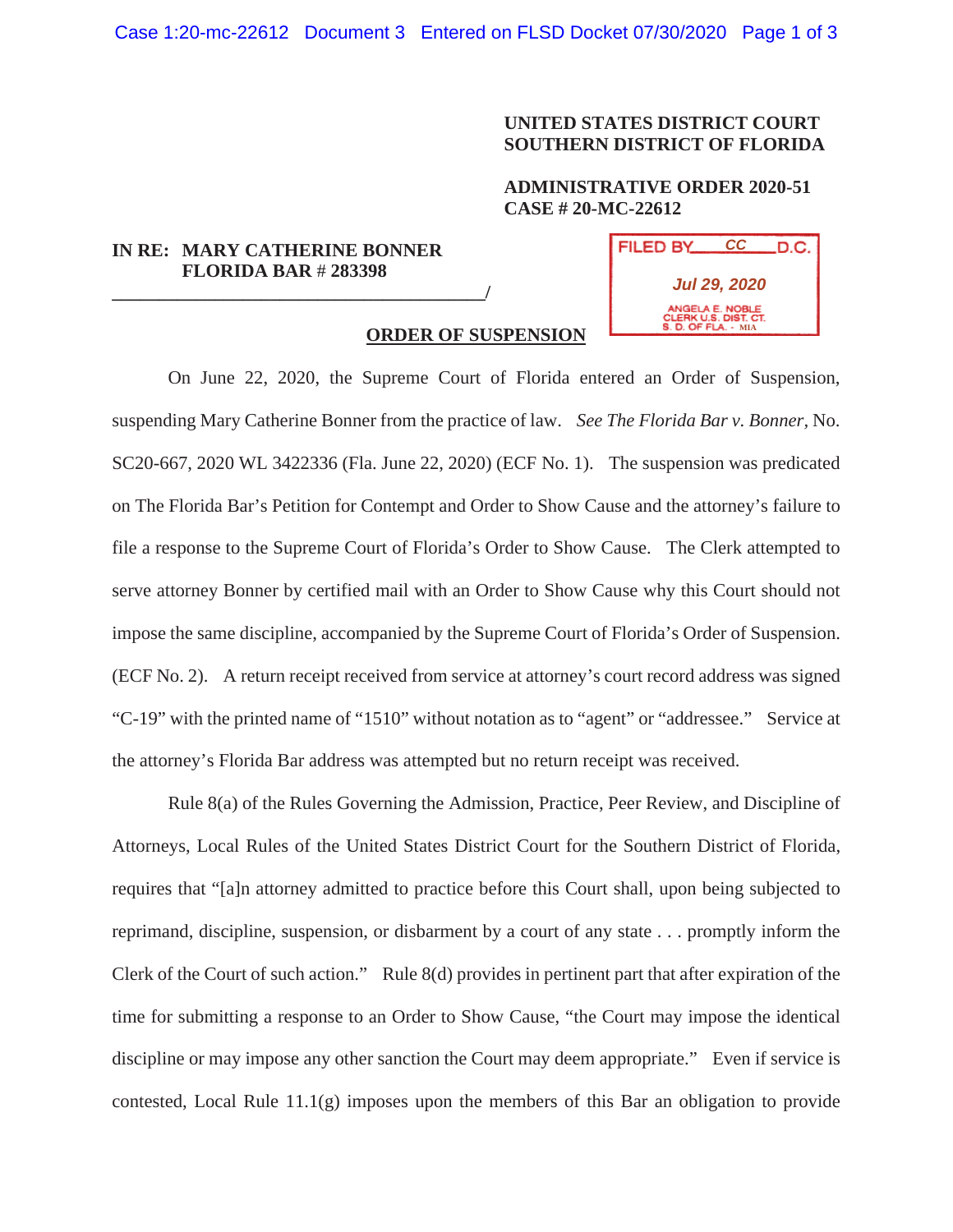#### Case 1:20-mc-22612 Document 3 Entered on FLSD Docket 07/30/2020 Page 2 of 3

updated contact information to the Clerk within seven days of any change, and that "the failure to comply shall not constitute grounds for relief from deadlines imposed by Rule or by the Court." This obligation to maintain current contact information is reiterated in the Court's CM/ECF Administrative Procedures Manual, section 3D, compliance with which is mandated by Local Rule 5.1. Given this background, pursuant to Rule 8(a) and (d), Local Rule 11.1(g), and the Court's inherent power to regulate membership in its bar for the protection of the public interest, *see Chambers v. NASCO, Inc.*, 501 U.S. 32, 43 (1991) ("[A] federal court has the power to control admission to its bar and to discipline attorneys who appear before it."),

IT IS ORDERED that said attorney be suspended from practice in this Court, effective immediately. The attorney may not resume the practice of law before this Court until reinstated by Order of this Court. *See* Rule 12(a). The Clerk of Court shall strike this attorney from the roll of attorneys eligible to practice in the United States District Court for the Southern District of Florida and shall also immediately revoke the attorney's CM/ECF password.

IT IS FURTHER ORDERED by this Court that said attorney advise the Clerk of Court of all pending cases before this Court in which she is counsel or co-counsel of record.

IT IS FURTHER ORDERED by this Court that the Clerk of Court attempt to serve by certified mail a copy of this Order of Suspension upon the attorney at her court record and Florida Bar addresses.

DONE AND ORDERED in Chambers at Miami, Miami-Dade County, Florida, this **29th** day of July, 2020.

 $7111772$  $71.0777772$ 

K. MICHAEL MOORE CHIEF UNITED STATES DISTRICT JUDGE

Copies furnished as follows: See attached